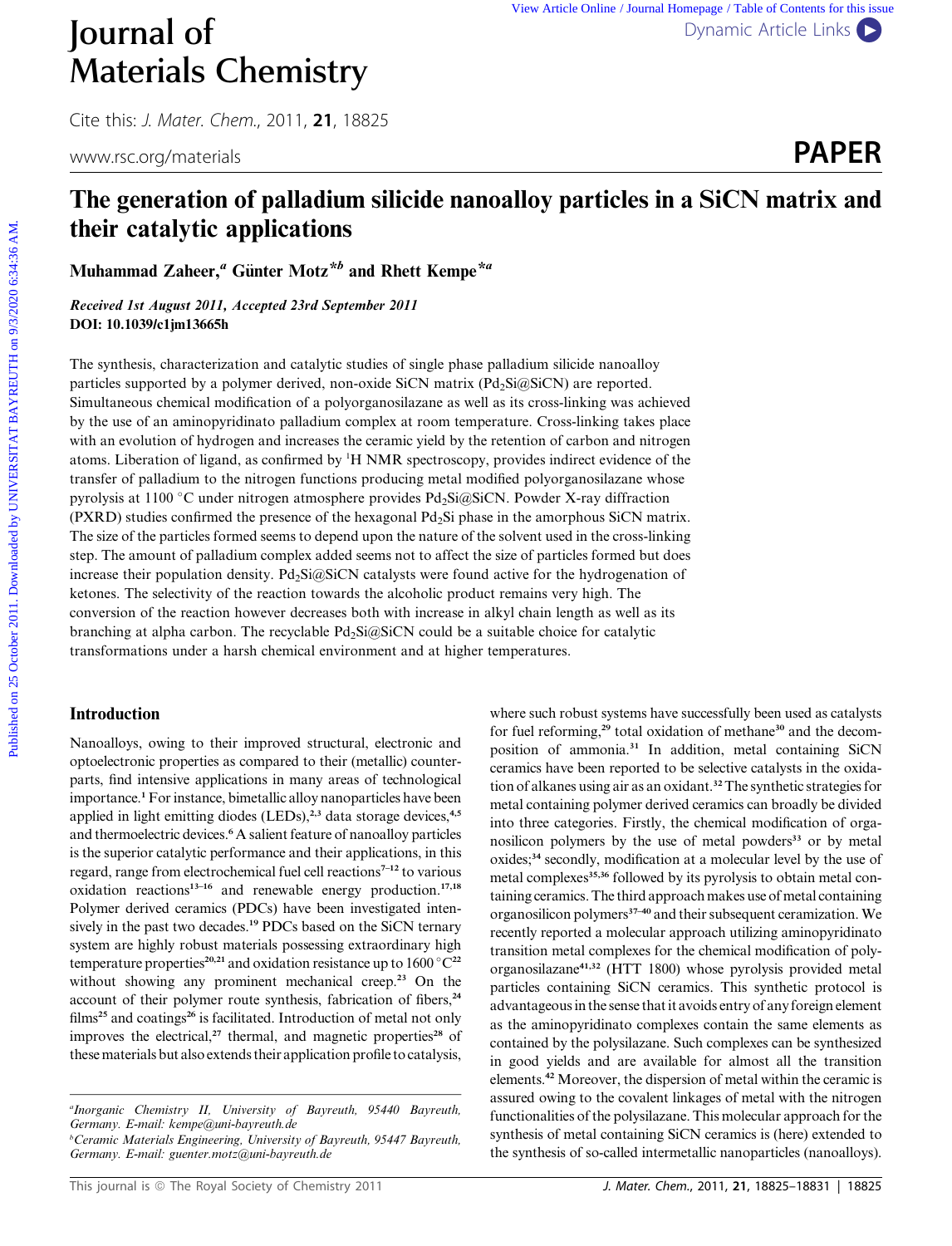The aminopyridinato complex of palladium used here generates palladium silicide nanoparticles by the chemical modification of the polysilazane. Moreover, it cross-links the polymer efficiently at room temperature increasing the ceramic yield by the retention of carbon and nitrogen atoms within the ceramic. Conventional synthesis of palladium silicides involves the annealing of palladium on silicon substrates which, depending upon the stoichiometric ratio and annealing temperature, generates different silicide phases  $(Pd_xSi_y)$ .<sup>43</sup> Although the growth and structure of palladium silicide have been studied extensively in the past, there are only a few reports on the nanosizing of palladium silicides.<sup>44</sup> Here we report on the synthesis of palladium silicide nanoparticles and their size control within a SiCN support and their catalytic applications. Fire analiso pytidiatio complex of palledium used lace generates **Take 1** Designation of the sample symbolization polynomazion policinary and the mean of palledium complex symbolization controlled by the requirement contr

# Experimental

# General remarks

All reactions were carried out under dry argon using standard Schlenk and glove box techniques. Solvents were dried and distilled from sodium benzophenone before use. Deuterated solvents obtained from Cambridge Isotope Laboratories were degassed, dried using molecular sieves and distilled prior to use. n-Butyllithium, 2-amino-4-picoline, chlorotrimethylsilane, acetophenone (ACROS Chemicals), dichloroplatinum(II) (Alfa Aesar) and polysilazane (HTT 1800, Clariant, GmbH) were used as received without any further purification.

### Ligand and complex synthesis

The starting material 4-methyl-2-((trimethylsilyl)amino)pyridine 1,<sup>45</sup> dichloro(1,5-cyclooctadiene)platinum( $\pi$ )<sup>46</sup> and complex  $2^{47}$ were synthesized following reported methods (Fig. 1).

### Cross-linking, metal transfer and pyrolysis

Polysilazane HTT 1800 (3.218 g) was reacted with palladium aminopyridinato complex 2 (Pd/Si 1/20, 1.16 g, 2.49 mmol; Pd/Si 1/40, 0.581 g, 1.25 mmol; Pd/Si 1/60, 0.38 g, 0.83 mmol; Pd/Si



Fig. 1 Scheme for the synthesis of  $Pd_2Si$  nanoparticles containing SiCN ceramics: (a) synthesis of complex 2 from ligand 1; (b) the polysilazane (HTT 1800) is chemically modified by its reaction with the complex along with the liberation of the ligand; (c) metal modified polysilazane 3 produces dipalladium silicide nanoparticles supported SiCN ceramics upon pyrolysis at 1100 °C under nitrogen atmosphere.  $n$ -BuLi:  $n$ -butyllithium; cod: 1,5-cyclooctadiene; HTT 1800: polyorganosilazane.

| <b>Table 1</b> Designation of the samples synthesized by using different |
|--------------------------------------------------------------------------|
| amounts of palladium complex reacted with HTT 1800, respective           |
| palladium to silicon ratio and palladium loading in resulting ceramics   |

|                                   |                                 | Pd/Si<br>(ratio) | Pd loading $\phi$ |          |  |
|-----------------------------------|---------------------------------|------------------|-------------------|----------|--|
| Sample ID<br>(CL/FC) <sup>a</sup> | Pd complex<br>$(wt\% HTT 1800)$ |                  | Calculated        | Measured |  |
| <b>Pd20</b>                       | 36.0                            | 1/20             | 8.17              | 6.91     |  |
| Pd40                              | 18.0                            | 1/40             | 4.86              | 3.36     |  |
| Pd <sub>60</sub>                  | 12.0                            | 1/60             | 3.32              | 2.50     |  |
| <b>Pd80</b>                       | 9.0                             | 1/80             | 2.61              | 1.31     |  |
| <b>Pd100</b>                      | 7.2                             | 1/100            | 2.09              | 0.74     |  |
| Pd1000                            | 0.2                             | 1/1000           | 0.22              |          |  |

<sup>a</sup> Suffixes CL and FC correspond to the cross-linked and ceramic form respectively.  $\frac{b}{b}$  Palladium loading in wt%.

1/80, 0.29 g, 0.62 mmol; Pd/Si 1/100, 0.23 g, 0.5 mmol) in tetrahydrofuran (THF) (5 mL) (Table 1). No cross-linking agent was added as the complex itself acts as a cross-linking agent and changes the orange solution into a black solid. The solvent was evaporated under vacuum and the solid obtained was pyrolysed under nitrogen atmosphere at 1100 °C (5 K min<sup>-1</sup>; holding time: 30 min) to get the ceramics.

#### Characterization

Nuclear magnetic resonance (NMR) spectra were recorded using a Varian INNOVA 400 spectrometer. Chemical shifts are reported relative to deuterated solvent. Ceramisation was carried out under nitrogen in a high temperature furnace (Nabertherm LH 60/14, Nabertherm, Germany). Gas chromatography (GC) analyses were performed by using an Agilent 6890N gas chromatograph equipped with a flame ionization detector (FID) and an Agilent 19091 J-413 FS capillary column using dodecane as internal standard. All X-ray powder diffractograms were recorded by using a STOESTADI-P-diffractometer (CuK $_{\alpha}$  radiation, 1.54178  $\AA$ ) in  $\theta$ -2 $\theta$ -geometry and with a position sensitive detector. Transmission electron microscopy (TEM) was carried out by using a Varian LEO 9220 (200 kV) instrument. The sample was suspended in chloroform and sonicated for 5 min. Subsequently a drop of the suspended sample was placed on a grid (Plano S 166-3) and allowed to dry.

Elemental analysis was performed by standard protocols employing digestion in  $HNO<sub>3</sub>/HCl/H<sub>2</sub>O<sub>2</sub>$  and inductively coupled plasma optical emission spectrometry (ICP-OES) using a Varian, Vista-Pro radial. FT-IR measurements were performed using a Perkin-Elmer FTIR-Spectrum 100.

#### Catalytic studies

1 mmol of ketone in toluene (0.4 mL) was taken in a glass tube along with a magnetic bar and 60 mg of milled ceramics (particle size:  $\lt 100 \mu m$ ) was added. This tube was placed in a Parr autoclave under a hydrogen pressure of 40 bar. The reactor was heated to the respective temperature within 20 min and stirring (400 rpm) was continued at this temperature for 24 hours. Afterwards, reaction mixture was diluted with THF and dodecane as internal standard was added. The conversion and selectivity were determined by GC.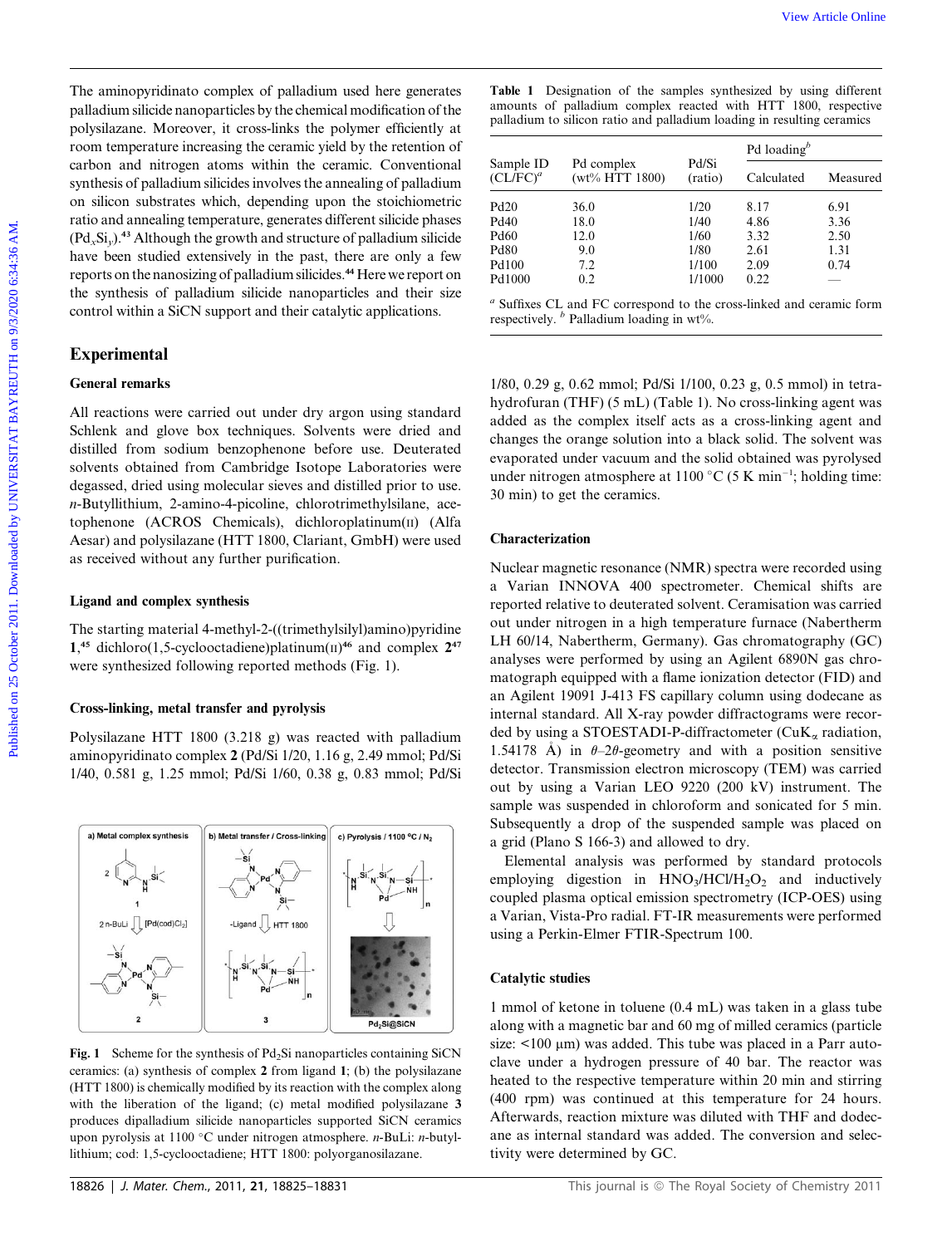# Results and discussion

### Synthesis of palladium complex, metal modified polysilazane and ceramics

Fig. 1 shows the schematic presentation of the synthesis of the palladium complex (Fig. 1a), chemical modification of Si–H and vinyl-silicon groups containing HTT 1800 (Fig. 1b) and the generation of dipalladium silicide nanoparticles supported by SiCN ceramics (Fig. 1c). Polysilazane HTT 1800 was reacted with different amounts of palladium complex 2 (Table 1) to get the metal modified and cross-linked thermosets 3 whose pyrolysis at 1100 °C provided  $Pd_2Si(\omega SiCN)$ .

Complex 2 was reacted with polysilazane HTT 1800 in THF (5 mL). Upon mixing of the complex with polysilazane, an exothermic reaction takes place with effervescence and solution gradually changes its color until it completely converts into a black solid. The shape of the solid can be controlled by the amount of solvent added. With a relatively small amount of solvent more volume expansion and foaming were observed which could be avoided by the addition of more solvent. GC analysis of the gaseous products of the cross-linking reaction shows predominance of hydrogen.

The Seyferth group had reported on the dehydrocoupling between Si–H bonds by the reaction of  $Ru_3(CO)_{12}$  with alkylsilyl hydrides.<sup>48</sup> On the basis of hydrogen evolved during cross-linking we assume the same kind of dehydrocoupling between Si–H functions (besides cross-linking via hydrosilylation and vinyl polymerization).<sup>49</sup> FT-IR studies of the reaction of HTT 1800 with the palladium complex (Fig. 3) show the decrease in the intensities of the vibrations characteristic of vinylic (2998–  $3084 \text{ cm}^{-1}$ ), Si–H (2150 cm<sup>-1</sup>) and N–H (3300–3500 cm<sup>-1</sup>) bonds. This supports the hydrosilylation and dehydrocoupling crosslinking mechanisms to be operative and the formation of Pd amides. Improved yields of the ceramics also support the



Fig. 2 (a) <sup>1</sup>H NMR spectra of the reaction mixture (HTT 1800 and complex 2 in benzene) at different time intervals; (b) schematic representation of metal transfer reaction which produces metal modified polysilazane (4) by the reaction of palladium aminopyridinato complex 2 with HTT 1800 3. The palladium is transferred to the nitrogen functions of the polymer with the liberation of protonated ligand 1.



Fig. 3 FT-IR spectrum of HTT 1800 before and after the addition of complex. The decrease in the intensities of  $Si-H$  and  $CH<sub>2</sub>=CH-$  vibrations was observed upon the addition of the palladium complex.

dehydrocoupling mechanism as it will result in the retention of carbon and nitrogen atoms within the ceramics. The use of free radical initiators for the initiation of cross-linking could be avoided by the use of the palladium aminopyridinato complex.

Kinetic studies of metal transfer reaction (cross-linking) were performed using <sup>1</sup>H NMR. HTT 1800 was reacted with complex 2 in deuterated benzene  $(C_6D_6)$  and spectra were recorded after every 2 min (Fig. 2a). The characteristic signals of the complex gradually decrease in intensities until they are totally absent after 20 minutes of reaction time. At this time, the spectrum of the reaction mixture shows only the characteristic resonance signals of the ligand (Fig. 2a and b). Moreover resonance of the –NH– function, originally absent in the spectrum of the complex, again appears at 3.89 ppm confirming the evolution of free protonated ligand in the reaction mixture. This liberation of ligand provides indirect evidence of the transfer of palladium to the nitrogen functions of polysilazane most probably due to the availability of more coordination sites in the polymer. Based upon aforementioned observations, it may be concluded that the palladium complex chemically modifies the polysilazane by coordination of palladium to its nitrogen atoms. The solvent free, metal modified and cross-linked polysilazane was then shifted to a furnace for pyrolysis. **Results and discussion**<br>
Symbols of pulled<br>into subscription of the symbols of the symbols of the symbols of the<br>
results and the symbols of the symbols of the symbols of the symbols of<br>
particle on 8/2020 section of the

## Pyrolysis and ceramization

The metal modified cross-linked polymers were heated under nitrogen atmosphere in a furnace with a heating rate of  $5 \text{ K min}^{-1}$ up to  $1100$  °C to get an amorphous metal containing SiCN ceramics.

# Characterization of Pd2Si@SiCN

Thermogravimetric analysis (TGA). TGA analysis of the crosslinked precursors was carried out with a heating rate of 5 K min<sup>-1</sup> up to  $1100$  °C under nitrogen atmosphere (Fig. 4). Major mass loss (21–26%) occurs between 100 and 730 °C and may be attributed to the loss of gases (methane, ammonia and hydrogen).<sup>50</sup> Above 730 °C, the observed mass loss was only 1.2– 1.5% giving ceramic yields of 78% (Pd100-FC, curve b) and 73% (Pd20-FC, curve a). Theoretically speaking, a total yield of 65%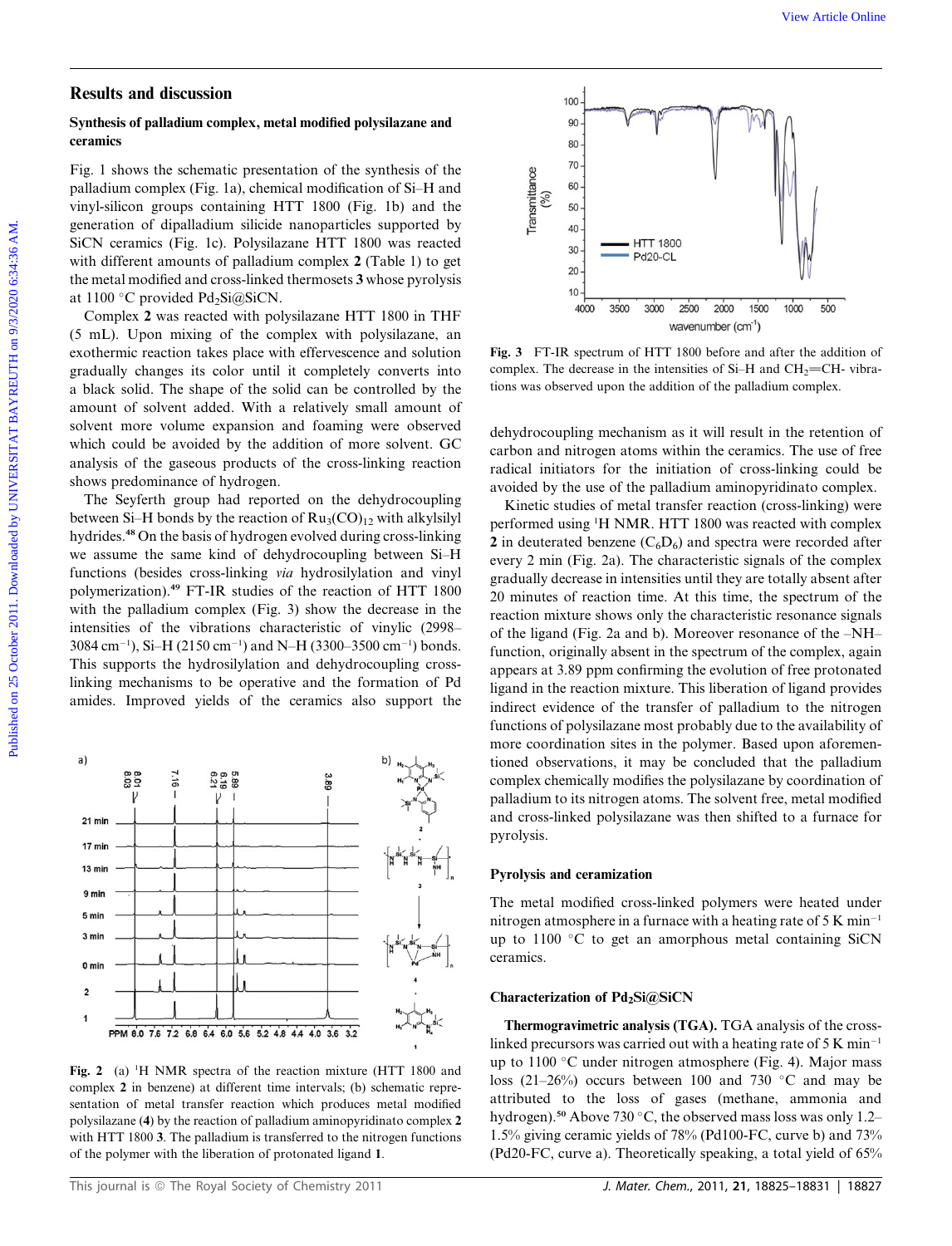

Fig. 4 TGA analysis of Pd20-FC (8 wt% Pd) in comparison with Pd100-FC (2 wt% Pd); major mass loss occurs between 100 and 730 °C giving ceramic yields of 78% for Pd100-FC (b) and 73% for Pd20-FC (a).

was expected in the case of Pd20-FC assuming the total loss of ligand and complete retention of palladium during ceramization. An increase in yield by 8% suggests that ligand is not totally lost during ceramization and contributes towards ceramic yield. This may be attributed to the retention of silicon and palladium atoms contained by the ligand during pyrolysis. Moreover, the evolution of hydrogen during cross-linking reaction suppresses the emission of methane and ammonia (at  $300-500$  °C) gases resulting in the retention of carbon and nitrogen atoms. The loss of oligomers in the temperature regime of  $100-300$  °C is avoided owing to the efficient cross-linking of polysilazane by the palladium complex. It is evident from TGA data (Fig. 4) that as expected, ceramic yield decreases with the increase in the amount of the complex.

Powder X-ray diffraction (Powder XRD). Powder XRD of palladium containing SiCN ceramics was carried out to confirm the amorphous nature of the matrix as well as the presence of the metallic phase. The reflection pattern of the cubic phase of palladium was totally absent in the diffractograms and reflections characteristic of the hexagonal phase of  $Pd_2Si$  were observed. Powder XRD data of dipalladium silicide ( $Pd<sub>2</sub>Si$ ) were simulated from the single crystal XRD data<sup>51</sup> and were used as reference for the interpretation of powder XRD results (Fig. 5). The peaks at  $2\theta$  values of  $38.1^\circ$ ,  $41.4^\circ$ ,  $42.4^\circ$  and  $48.5^\circ$  in Pd20-FC (8 wt% Pd) can be assigned to the reflections of  $(201)$ ,  $(210)$ , (300) and (110) planes of hexagonal  $Pd_2Si$ . With the decrease in the amount of metal within the support, only the most intense peaks at  $38.1^{\circ}$ , 41.4 $^{\circ}$  and 42.4 $^{\circ}$  can be seen in the diffractograms of all the  $Pd_2Si@SiCN$  composites synthesized. Reflection patterns corresponding to other silicide phases (PdSi and  $Pd_3Si$ ), as evident from the phase diagram of the Pd–Si system,<sup>52</sup> are not found in powder XRD. Reflections at  $20.8^\circ$ ,  $26.8^\circ$  and  $36.5^\circ$  may be assigned to quartz. The formation of quartz may arise because of the exposure of thermosets to air during their transfer to a furnace for pyrolysis. Palladium rich  $\beta$ -Pd<sub>2</sub>Si is stable in the temperature regime of 1090-1404  $\degree$ C above which it melts congruently and below 1090  $\degree$ C it transforms to its silicon rich



Fig. 5 Powder XRD of ceramics (pyrolysed at  $1100 °C$  under nitrogen atmosphere) in comparison to the simulated powder XRD pattern of hexagonal Pd<sub>2</sub>Si, the most intense peaks at 38.1°, 41.4° and 42.4° correspond to (201), (210) and (300) planes. \*: reflections at  $20.8^{\circ}$ ,  $26.8^{\circ}$ and  $36.5^\circ$  may be assigned to quartz.

polymorph ( $\alpha$ -Pd<sub>2</sub>Si). The formation of the hexagonal Pd<sub>2</sub>Si phase could be the result of the interaction of amorphous SiCN with palladium at a pyrolysis temperature of  $1100$  °C. In our previous report,<sup>32</sup> formation of the metallic phase instead of metal silicide phases was confirmed by powder XRD and solid state copper NMR studies.

In fact, formation of copper silicide requires much higher amount of loaded copper ( $>80$  wt%) within the system<sup>53</sup> which is very unlikely at a maximal copper loading of 13.7% in the Cu@SiCN system.<sup>32</sup>



Fig. 6 TEM micrographs of ceramic materials. (a) SiCN ceramic without palladium loading does not show any particles; (b) lower loading of palladium (0.2 wt%, Pd1000-FC) decreases the density of particles keeping their size in the same regime; (c)  $Pd_2Si$  particles uniformly distributed over Pd20-FC (8 wt% Pd); (d) dipalladium silicide nanoparticles in Pd20-FC with particles size distribution.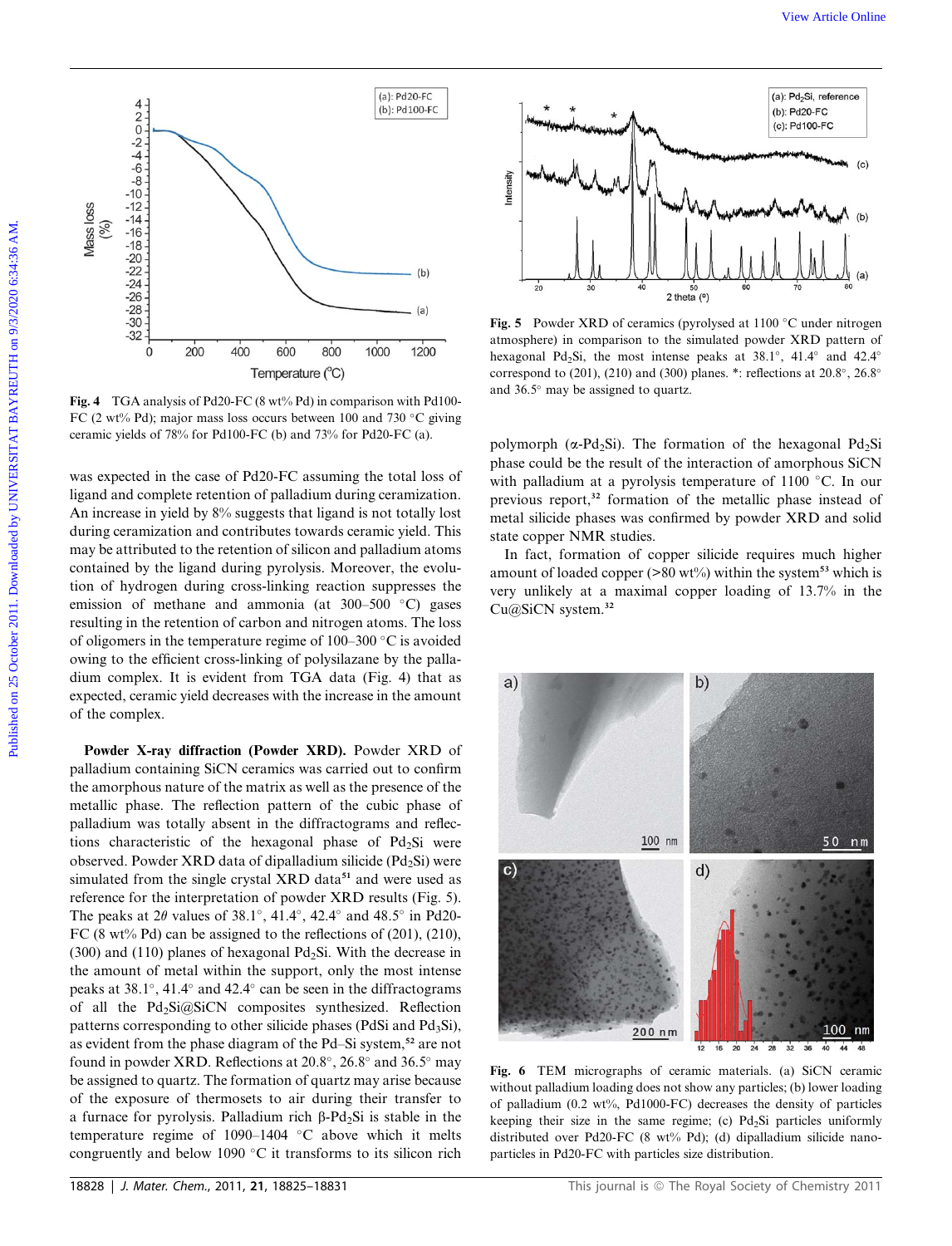

Fig. 7 (a–d) TEM micrographs of Pd20-FC synthesized in hexane (15 mL); a uniform distribution of palladium silicide particles over the ceramic has been shown at different magnifications in figures (a) and (b) while figure (c) shows palladium silicide particles ( $\sim$ 4 to 6 nm) with size distribution.

TEM investigations. TEM micrographs of the samples provide further insight into the microstructure of the supported palladium silicide nanoparticles (Fig. 6 and 7). The size of the particles generated on the ceramic support depends on the cross-linking step. The two samples pyrolysed under same conditions but using different solvents (in the cross-linking step) generate particles with different sizes. On the other hand, samples with different loadings of palladium but cross-linked under identical conditions give the same size of the nanoparticles (Fig. 6b and d). Thus, size can be controlled in terms of the nature of the solvent used for the mixing of the palladium complex with polysilazane. Since the palladium complex is highly soluble in THF, only a small amount of the solvent (5 mL) was enough for its complete dissolution. A much faster exothermic reaction takes place upon the addition of palladium complex solution to the polymer resulting in an immediate cross-linking along with the chemical modification of polysilazane. The metal modified polymer upon its pyrolysis generates palladium silicide particles with an average size of 18 nm (Fig. 6d) with a uniform distribution over the surface (Fig. 6c). In the case where hexane was used as solvent, palladium complex requires a relatively large amount of solvent (15 mL as compared to 5 mL of THF in the first approach) for its dissolution. The nanoalloy particles generated in this case are 5–6 nm in size (Fig. 7c) and are homogeneously distributed over the support with the population density comparable to those synthesized using THF as solvent (Fig. 7a–d). When the amount of THF was increased to 15 mL, the cross-linking took place with a much slower rate but the particles generated were within the same size regime ( $\sim$ 18 nm). Thus it is the nature of the solvent and not the extent of dilution which controls the size of the particles formed. It is evident from Fig. 5a that without the

addition of palladium complex to the polymer no palladium silicide particles are generated over the ceramic support. The population density of the particles formed depends upon the amount of metal complex reacted with the polymer (Fig. 6b) keeping their size the same (16–18 nm).

Catalytic studies. In the case of palladium based nanoalloys, both unsupported<sup>54</sup> and supported  $Pd-Ga<sup>55,56</sup>$  have recently been reported as efficient selective catalysts for semihydrogenation of alkynes. The alloys of palladium with silicon are worth mentioning here in this regard as these materials show excellent catalytic activities for many reactions of industrial importance.<sup>57-59</sup> According to Bartok and co-workers<sup>60</sup> semihydrogenation of alkynes over Pd–Si alloy provides better selectivity in comparison to the Pd–Ge and pure palladium catalysts. Baiker et al. found high conversion and selectivity for  $Pd_{81}Si_{19}$  alloy in the semihydrogenation of propargyl alcohol and phenylacetylene in supercritical carbon dioxide.<sup>61,62</sup> Palladium silicide phases generated as a result of metal support interactions in the  $Pd/SiO<sub>2</sub>$  system have been reported to be selective catalysts in semihydrogenation of phenylacetylene to styrene<sup>63</sup> and for neopentane isomerization.64–66 The group of Massardier reported on the catalytic activity of palladium silicides containing Pd/SiC catalysts for methane total oxidation.<sup>67</sup> A promising feature of palladium silicides is their chemical and electrochemical stability<sup>68</sup> which makes them ideal candidates as anode materials for fuel cell applications.<sup>69,70</sup>

Catalytic hydrogenation of ketones. Catalytic hydrogenation of aromatic ketones to various products (Fig. 8a) was investigated using the Pd<sub>2</sub>Si@SiCN catalyst system. All the catalysts with



Fig. 8 (a) Schematic representation of catalytic hydrogenation of ketones to different products; (b) hydrogenation of acetophenone (2 mmol) with 60 mg of catalyst at 75  $\degree$ C under 20 bar hydrogen for 24 hours. The conversion decreases with decrease in the amount of palladium contained by the ceramics; (c) hydrogenation of acetophenone (2 mmol) using Pd20-FC (120 mg) under 20 bar hydrogen pressure for 24 hours. The conversion increases with temperature keeping the selectivity constant; (d) hydrogenation of acetophenone (2 mmol) with the catalyst Pd20-FC (60 mg) under 20 bar hydrogen pressure at 75 °C for 24 hours. The figure shows reusability of the catalyst up to six catalyst runs.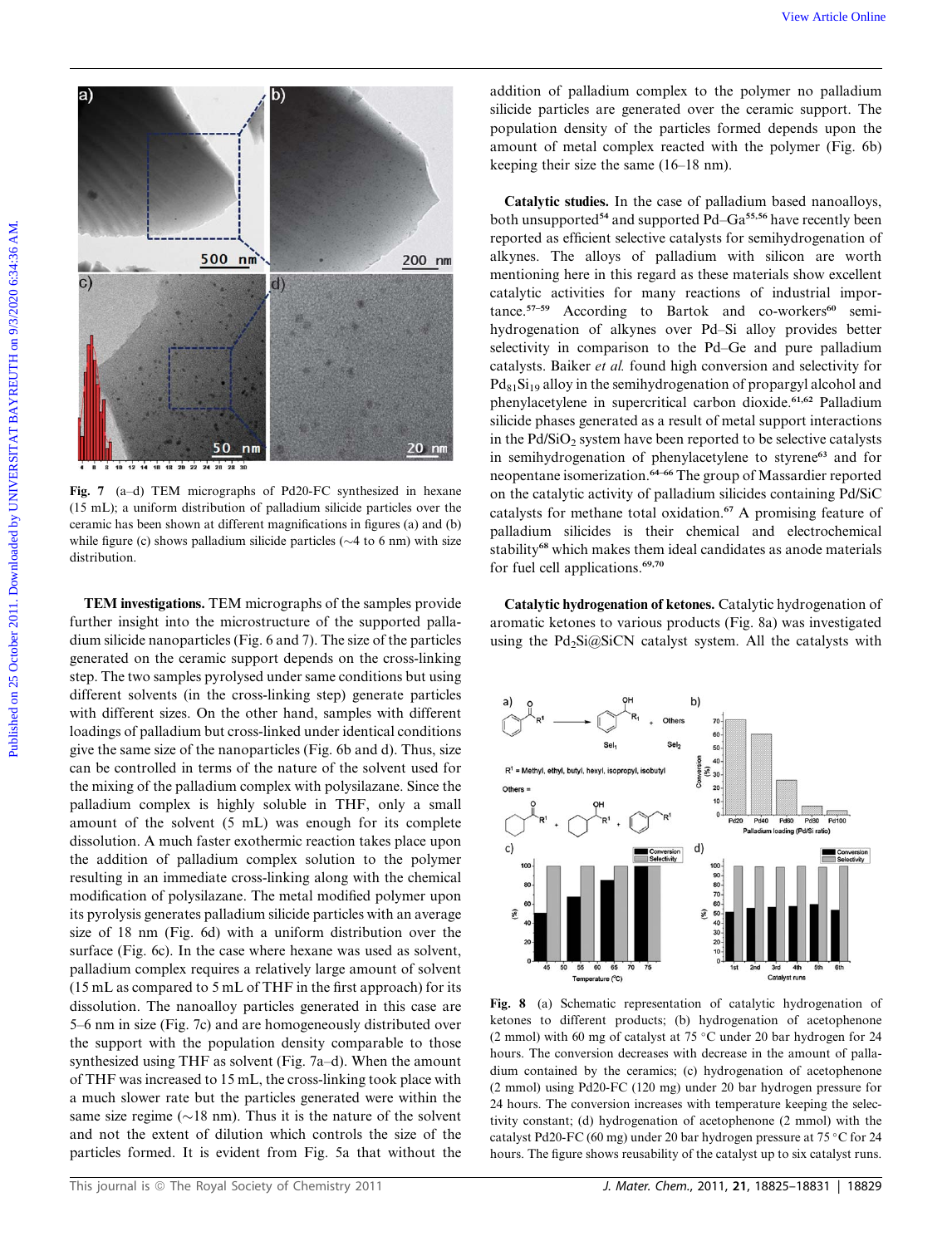| <b>Table 2</b> Hydrogenation of ketones using the catalyst Pd20-FC (8 wt%) |
|----------------------------------------------------------------------------|
| Pd) at 85 and 50 °C; 1 mmol of substrate, 0.4 mL toluene and 60 mg of      |
| catalyst were used under 40 bar hydrogen pressure                          |

|                                  | $85^{\circ}$ C                       |                                      | 50 °C      |                              |
|----------------------------------|--------------------------------------|--------------------------------------|------------|------------------------------|
| Substrate                        | Conversion <sup><math>a</math></sup> | Sel <sub>1</sub><br>$\text{Sel}_2^b$ | Conversion | $Sel1$ /<br>Sel <sub>2</sub> |
| Acetophenone                     | 100                                  | 99/1                                 | 46         | 99/1                         |
| Propiophenone                    | 100                                  | 99/1                                 | 48         | 99/1                         |
| Valerophenone                    | 100                                  | 99/1                                 | 42         | 99/1                         |
| Heptanophenone                   | 98                                   | 99/1                                 | 33         | 99/1                         |
| 2-Methyl-1-propiophenone         | 100                                  | 99/1                                 | 11         | 99/1                         |
| 2,2-Dimethyl-1-<br>propiophenone | 93                                   | 99/1                                 | 4          | 99/1                         |

<sup>a</sup> Conversion in mol% units.  $\frac{b}{c}$  Sel<sub>1</sub> and Sel<sub>2</sub> denote selectivity to alcoholic and other products respectively.

a palladium loading ranging from 2 to 8 wt% (Pd100-FC to Pd20-FC) show selective hydrogenation of ketones to alcoholic products. Pd20-FC (8 wt% Pd) shows higher performance (Fig. 8b) than other ceramics (Pd40-FC, Pd60-FC, Pd80-FC and Pd100-FC) and was selected for further studies. The conversion increases both with the increase in catalyst amount and temperature (Fig. 8c) but selectivity remains the same. Alkyl phenyl ketones with alkyl chain length ranging from 1 to 7 carbon atoms (acetophenone to heptanophenone) and those having branching at alpha carbon (2-methyl-1-propiophenone and 2,2-dimethyl-1-propiophenone) were applied in the investigations. Catalytic studies were performed both at 85 and 50  $\degree$ C under 40 bar hydrogen pressure for 24 hours. It was found that at  $85$  °C both the conversion and the selectivity to alcohol were above 95%. At 50  $\degree$ C, however, the conversion decreases both with the increase in alkyl chain length and its branching at alpha carbon. The selectivity again remains above 99% to the alcoholic product (Table 2). The catalyst does not show any deactivation after a reaction time of 75 hours. Recycling of the catalyst was studied at 50% conversion by adjusting the amount of catalyst added. After 24 hours, the reaction was stopped and the catalyst was separated by centrifugation and dried under vacuum at 120 °C for 6 hours. A slight increase in conversion was observed after first run and no loss of activity was observed over six consecutive catalyst runs (Fig. 8d). **Take 2** Dylengenation of between the particle by the state of one of the state of the state of the state of the state of the state of the state of the state of the state of the state of the state of the state of the stat

### **Conclusions**

Pd<sub>2</sub>Si nanoparticles supported by a polymer derived SiCN matrix have been synthesized following a molecular approach making use of an aminopyridinato palladium complex. The complex cross-links the polysilazane via hydrogen evolution increasing the ceramic yield. Moreover it chemically modifies the precursor by the transfer of palladium to its amido nitrogen atoms. The metal modified polymer, upon its pyrolysis at  $1100 °C$ , provides dipalladium silicide nanoparticles. The size of the particles formed depends upon the solvent used and is independent of the amount of loaded metal. Higher metal loading results in a higher density of particles. Catalysts show selective formation of alcohols from the hydrogenation of ketones. Overall conversion of the reaction increases with catalyst amount and temperature keeping the selectivity constant. A

decrease in activity was observed with an increase in alkyl chain length and branching at alpha carbon of the ketone.

### Acknowledgements

The authors are grateful to Justus Hermannsdörfer for TEM analysis, Kathrin Inzenhofer for TGA studies and Dr Wolfgang Milius for powder XRD measurements. Financial support from Deutsche Forschungsgemeinschaft (DFG, SPP 1181) is gratefully acknowledged. M. Zaheer is thankful to Higher Education Commission of Pakistan (HEC) and Deutscher Akademischer Austausch Dienst (DAAD) for the fellowship.

### Notes and references

- 1 R. Ferrando, J. Jellinek and R. L. Johnston, Chem. Rev., 2008, 108, 845–910.
- 2 Q. J. Sun, Y. A. Wang, L. S. Li, D. Wang, T. Zhu, J. Xu, C. Yang and Y. Li, Nat. Photonics, 2007, 1, 717–722.
- 3 S. Coe, W.-K. Woo, M. Bawendi and V. Bulovic, Nature, 2002, 420, 800–803.
- 4 M. Wuttig and N. Yamada, Nat. Mater., 2007, 6, 824–832.
- 5 D. Alloyeau, C. Ricolleau, C. Mottet, T. Oikawa, C. Langlois, Y. L. Bouar, N. Braidy and A. Loiseau, Nat. Mater., 2009, 8, 940– 946.
- 6 T. C. Harman, P. J. Taylor, M. P. Walsh and B. E. LaForge, Science, 2002, 297, 2229–2232.
- 7 B. Lim, M. Jiang, P. H. C. Camargo, E. C. Cho, J. Tao, X. Lu, Y. Zhu and Y. Xia, Science, 2009, 324, 1302–1305.
- 8 A. Kowal, M. Li, M. Shao, K. Sasaki, M. B. Vulkmirovik, J. Zhang, N. S. Marinkovic, P. Liu, A. I. Frenkel and R. R. Adzic, Nat. Mater., 2009, 8, 325–330.
- 9 V. R. Stamenkovic, B. S. Mun, M. Arenz, K. J. J. Mayrhofer, C. A. Lucas, G. Wang, P. N. Ross and N. M. Markovic, Nat. Mater., 2007, 6, 241–247.
- 10 F. Maroun, F. Ozanam, O. M. Magnussen and R. J. Behm, Science, 2001, 293, 1811–1814.
- 11 J. Greeley, I. E. L. Stephens, A. S. Bondarenko, T. P. Johansson, H. A. Hansen, T. F. Jaramillo, J. Rossmeisl, I. Chorkendorff and J. K. Nørskov, Nat. Chem., 2009, 1, 552–556.
- 12 X. Ji, K. T. Lee, R. Holden, L. Zhang, J. Zhang, G. A. Botton, M. Couillard and L. F. Nazar, Nat. Chem., 2010, 2, 286–293.
- 13 L. Kesavan, R. Tiruvalam, M. H. Ab Rahim, M. I. bin Saiman, D. I. Enache, R. L. Jenkins, N. Dimitratos, J. A. Lopez-Sanchez, S. H. Taylor, D. W. Knight, C. J. Kiely and G. J. Hutchings, Science, 2011, 331, 195–199.
- 14 D. I. Enache, J. K. Edwards, P. Landon, B. S. Espriu, A. F. Carley, A. A. Herzing, M. Watanabe, C. J. Kiely, D. W. Knight and G. J. Hutchings, Science, 2006, 311, 362–365.
- 15 S. Alayoglu, A. U. Nielkar, M. Mavrikakis and B. Eichhorn, Nat. Mater., 2008, 7, 333–338.
- 16 M. Schrinner, S. Proch, Y. Mei, R. Kempe, N. Miyajima and M. Ballauff, Adv. Mater., 2008, 20, 1928–1933.
- 17 F. Besenbacher, I. Chorkendorff, B. S. Clausen, B. Hammer, A. M. Molenbroek, J. K. Nørskov and I. Stensgaard, Science, 1998, 279, 1913–1915.
- 18 G. W. Huber, J. W. Shabaker and J. A. Dumesic, Science, 2003, 300, 2075–2077.
- 19 P. Colombo, R. Riedel, G. D. Soraru and H.-J. Kleebe, in Polymer Derived Ceramics: from Nanostructure to Applications, DEstech Publications, Inc., Pennsylvania, USA, 2010.
- 20 H.-J. Kleebe, H. Störmer, S. Trassl and G. Ziegler, Appl. Organomet. Chem., 2001, 15, 858–866.
- 21 R. Riedel, H.-J. Kleebe, H. Schönfelder and F. Aldinger, Nature, 1995, 374, 526–528.
- 22 W. Weibelzahl, G. Motz, D. Suttor and G. Ziegler, Key Eng. Mater., 1999, 161–163, 111–114.
- 23 G. Thurn, J. Canel, J. Bill and F. Aldinger, J. Eur. Ceram. Soc., 1999, 19, 2317–2323.
- 24 G. Motz, Adv. Sci. Technol., 2006, 50, 24–30.
- 25 A. Izumi and K. Oda, Thin Solid Films, 2006, 501, 195–197.